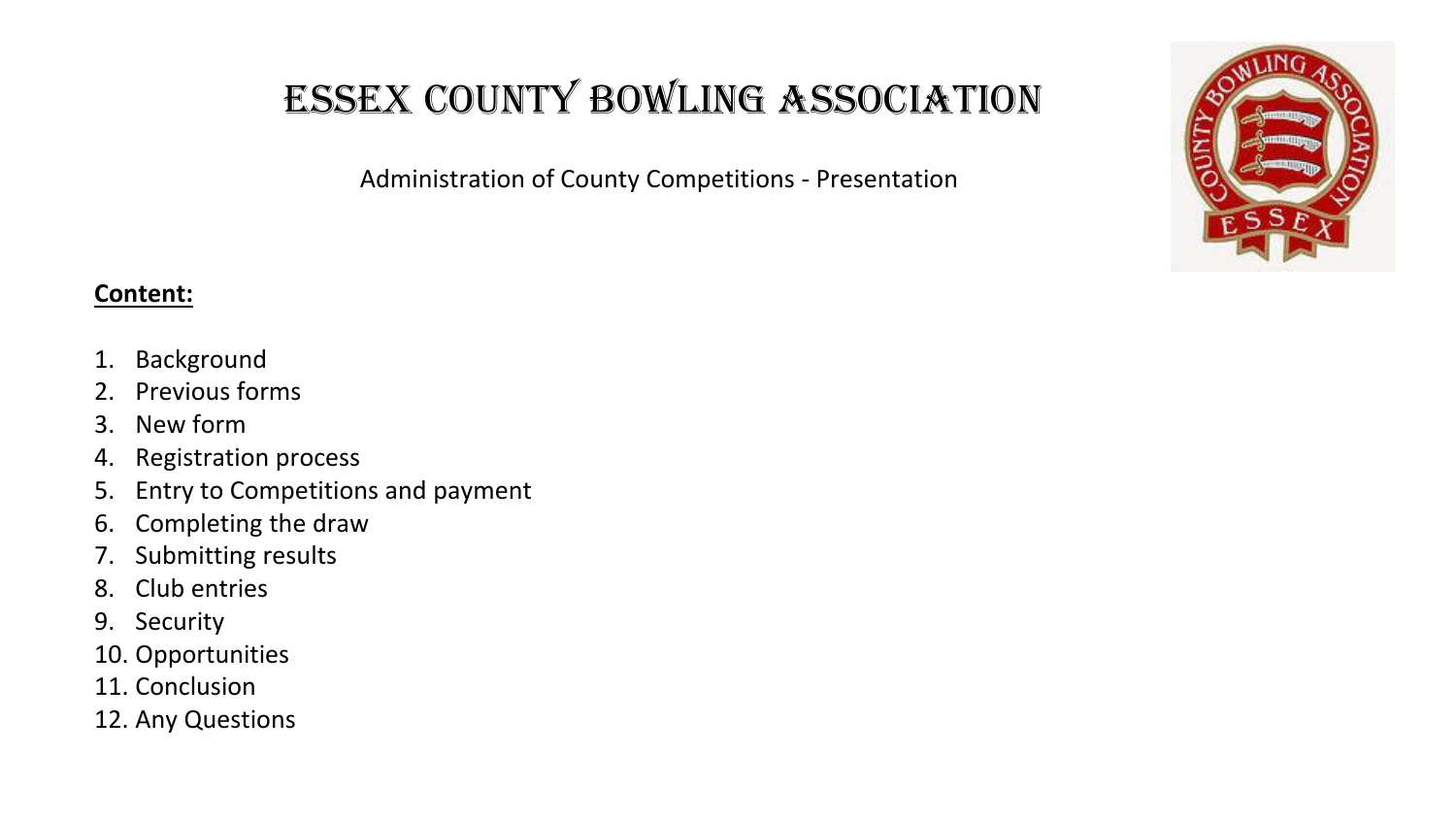#### **Background**



Over time a series of forms have been developed and used for the registration of clubs, members and entry to competitions.

Members around the County were asked to enter County Competitions via a manual system with club secretaries collecting lists of names and submitting a series of paper forms (or by email), for up to 16 individual competitions.

Additionally, club secretaries were expected to list names of entrants in alphabetical order on another form; so in total a series of forms Y, X and C, plus each entry form (circa 13) would land on the County Competition Secretary's door mat sometime after 31 October each year. There are approximately 140 clubs in the county so you can do the calculation on how many forms would be needed each year. All of which had to be collated, annotated, sorted in to Groups and then Competitions.

The reconciliation required before allocation of codes numbers, transcribing of names and numbers into software and draws being conducted was very time consuming. In short hundreds of hours spent by club secretaries and various county officers to get the competition draws and lists of names in to the draft for the County Handbook.

The question was could this process be done in a simpler and more time efficient way?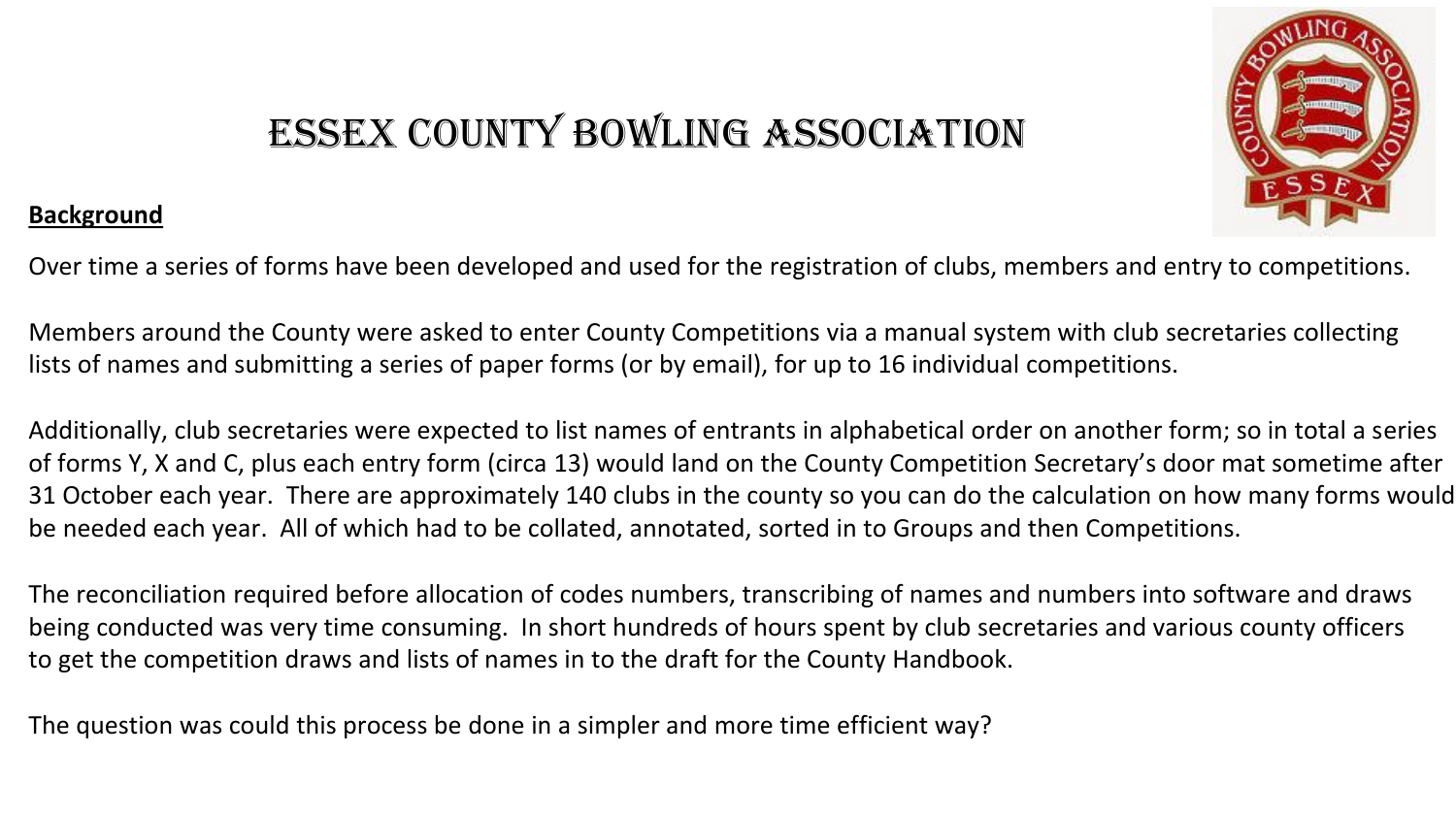

There were several paper forms required in the registration and entry process.

- 1. Form Y
- 2. Form X
- 3. Form C
- 4. Individual entry forms for the competitions

It is intended that these forms will be rationalised and club officers will only be required to fill in one form, which will include all of the details necessary for registration and affiliation fee payment.

The major change being that competition entries and fees will be received via an online portal on the County website.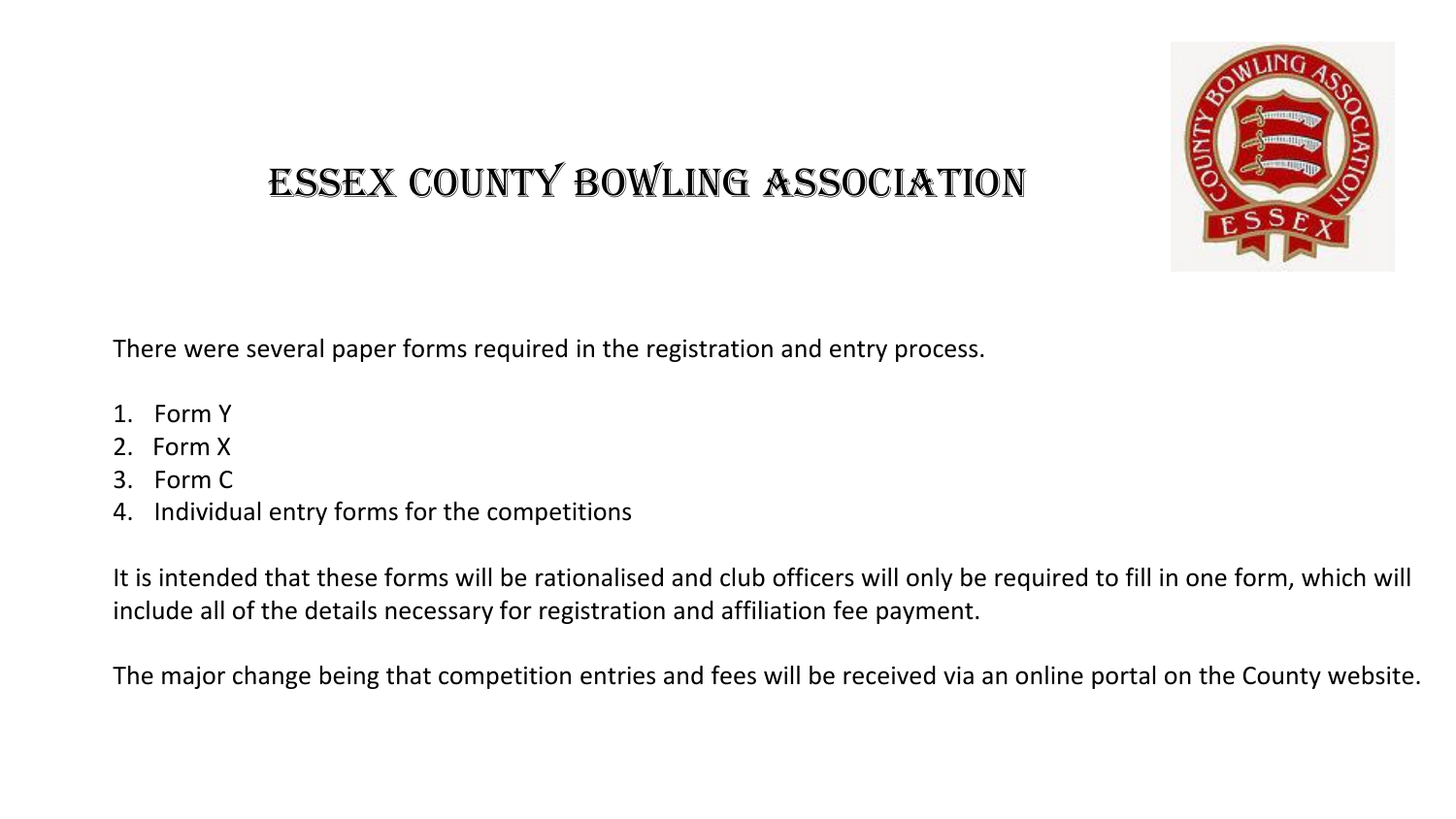#### New Form X

**ESSEX COUNTY BOWLING ASSOCIATION CLUB AND COMPETITORS DIRECTORY Number of MALE MEMBERS………….. FORM "X" CLUB NAME & FULL POSTAL ADDRESS OF GREEN** B C B C Tel: Post Code Email address of club website address of club PLAYING SURFACE **YEAR CLUB WAS FOUNDED** Hon Secretary Hon Match Secretary Treasurer Address Address Address Address Address Address Address Address Address Address Address Address Address Address Address Address Address Address Address Address Address Address Address Address Address Address Address Addres Post Code Tel No Post Code Tel No Post Code Tel No Email Email Email We confirm that the number of male playing members of this club at the end of the 20... season was ..... Annual Subscriptions: Bowls England **£5.00** County **£1.95** EBA **£0.25 £7.20 x …… = £……….** Handbooks: County (Club Copy) **£2.50 x …… = £……….** Bowls England **£4.50 x …… = £………. TOTAL REMITANCE £……….** We have paid by interbank transfer (please tick box) FECBA Sort Code 30-94-51 Account Number 01160206 **We have paid by cheque**  $\qquad \qquad$  **(please tick box)** Cheque number **Date / /20...** (revised Sept20jt)

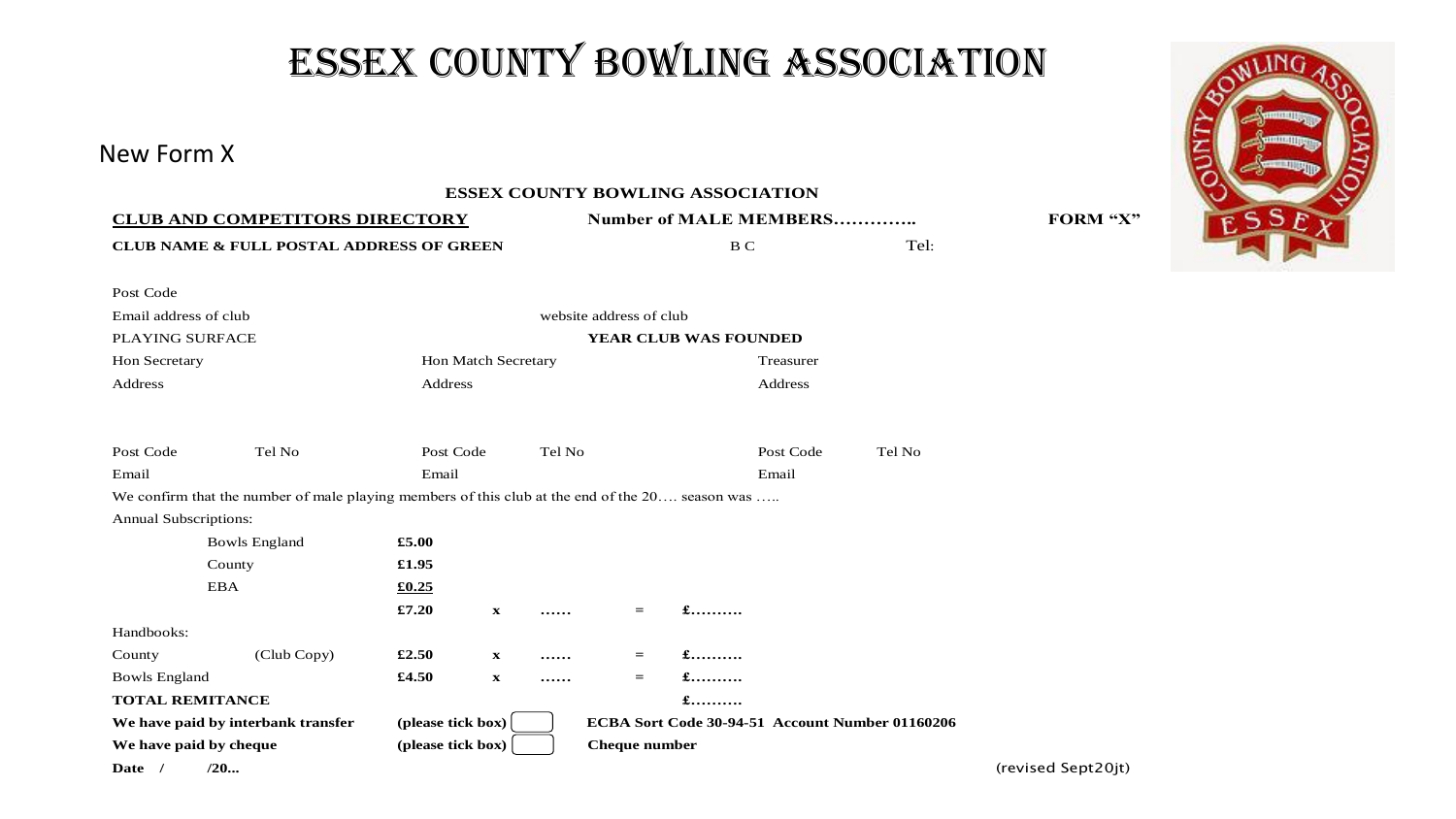

It is intended that the Club Secretary or nominated person will complete the new Form X and submit to the County Secretary along with payment, either by BACS or Cheque. New form X replaces the old forms X, Y and C.

There is no on going requirement for competition entrant to be listed by club secretaries.

A new portal or link will be added to the existing County website. So members wishing to enter any of the County Competitions just need to register by clicking on the button



which will take the individual to a registration page.

Complete the necessary questions and register a password.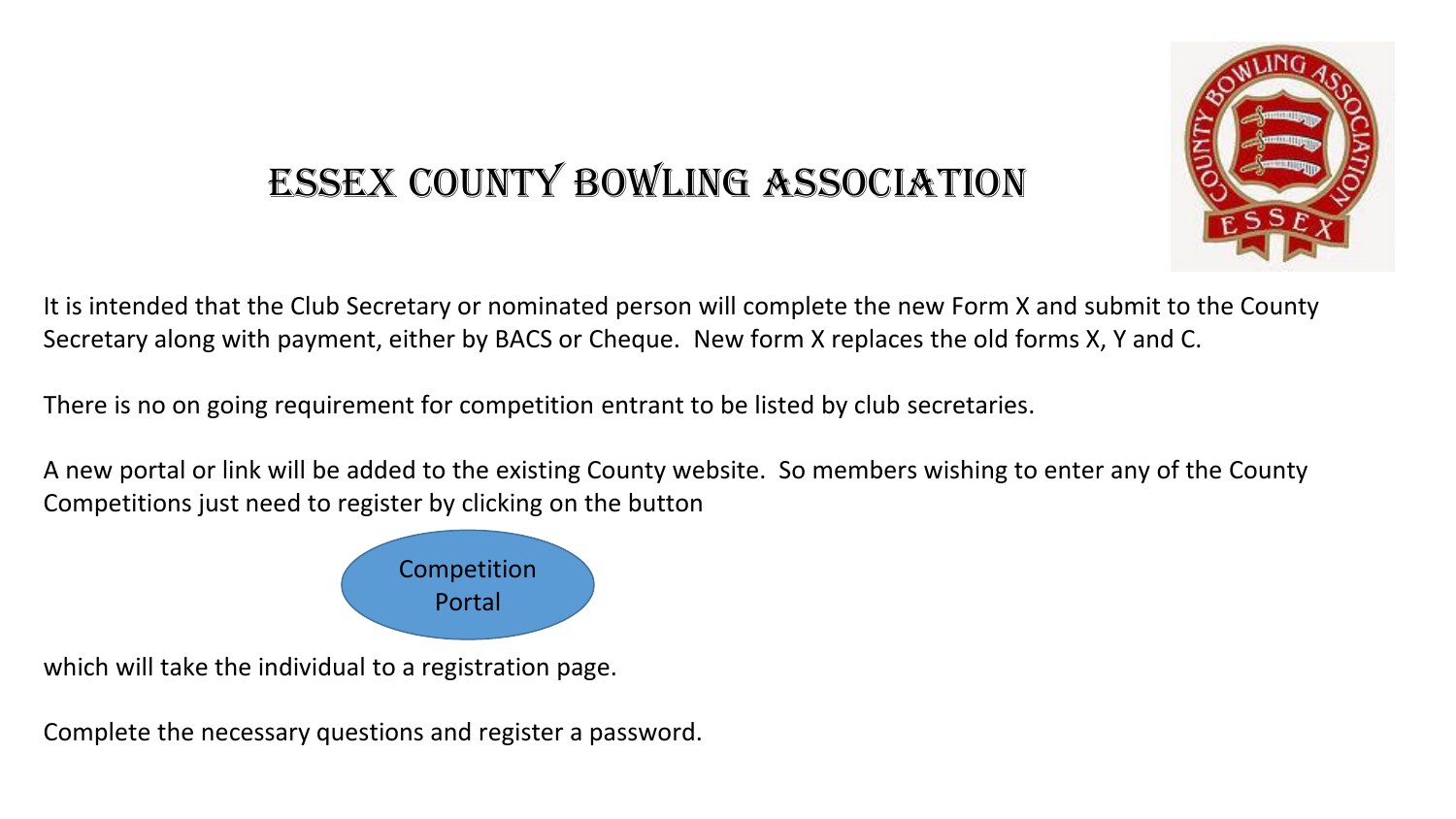

There will be dropdown lists of Season, Competition type and Competitions and the entrant selects those he wishes to enter.

The system automatically calculates the entry fees in a shopping basket and the entrant will pay online.

A County Handbook will be added to the first shopping basket as purchasing one is still mandatory. If an individual enters one competition then logs out, he may log in again and enter further competitions (only one Handbook will be charged to any one individual).

The responsibility for entering will be on the individual not Club Secretaries.

Those without internet access will still be able to enter by contacting the County Competition Secretary who will then add those entries to the system manually.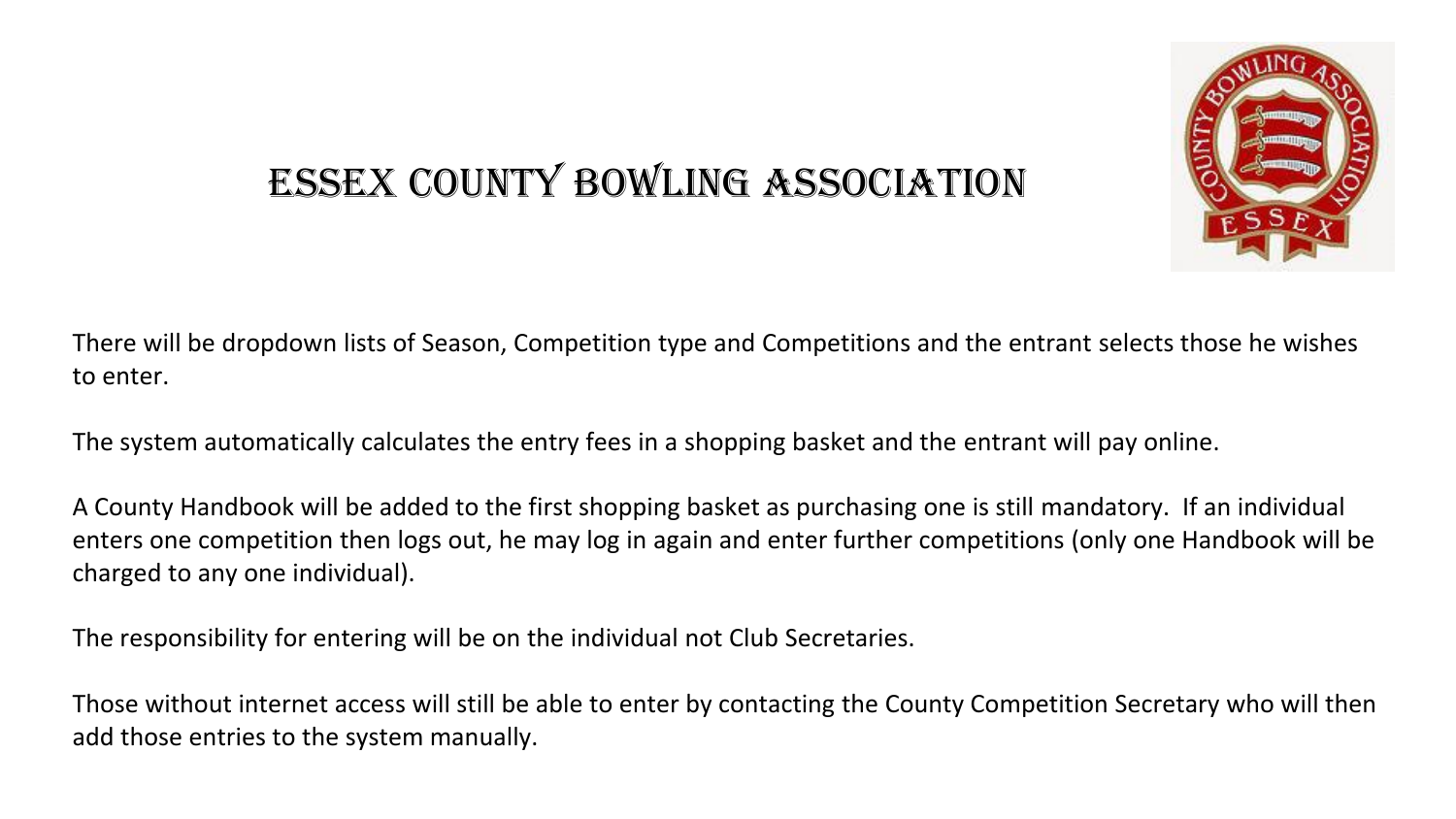

The individual entrant will receive an email confirming which competitions he has entered and how much he has paid.

The County Competition Secretary and Treasurer will be notified of each entrant, the competitions they have entered and how much they have paid.

The system will create a list within each competition showing the entrants for reconciliation purposes. (Club Secretaries will be able to check the lists to ensure entrants are bona fide members of clubs)

Once the closing date is reached, the system will conduct a draw for each competition.

The draws for each competition will subsequently be available within the portal.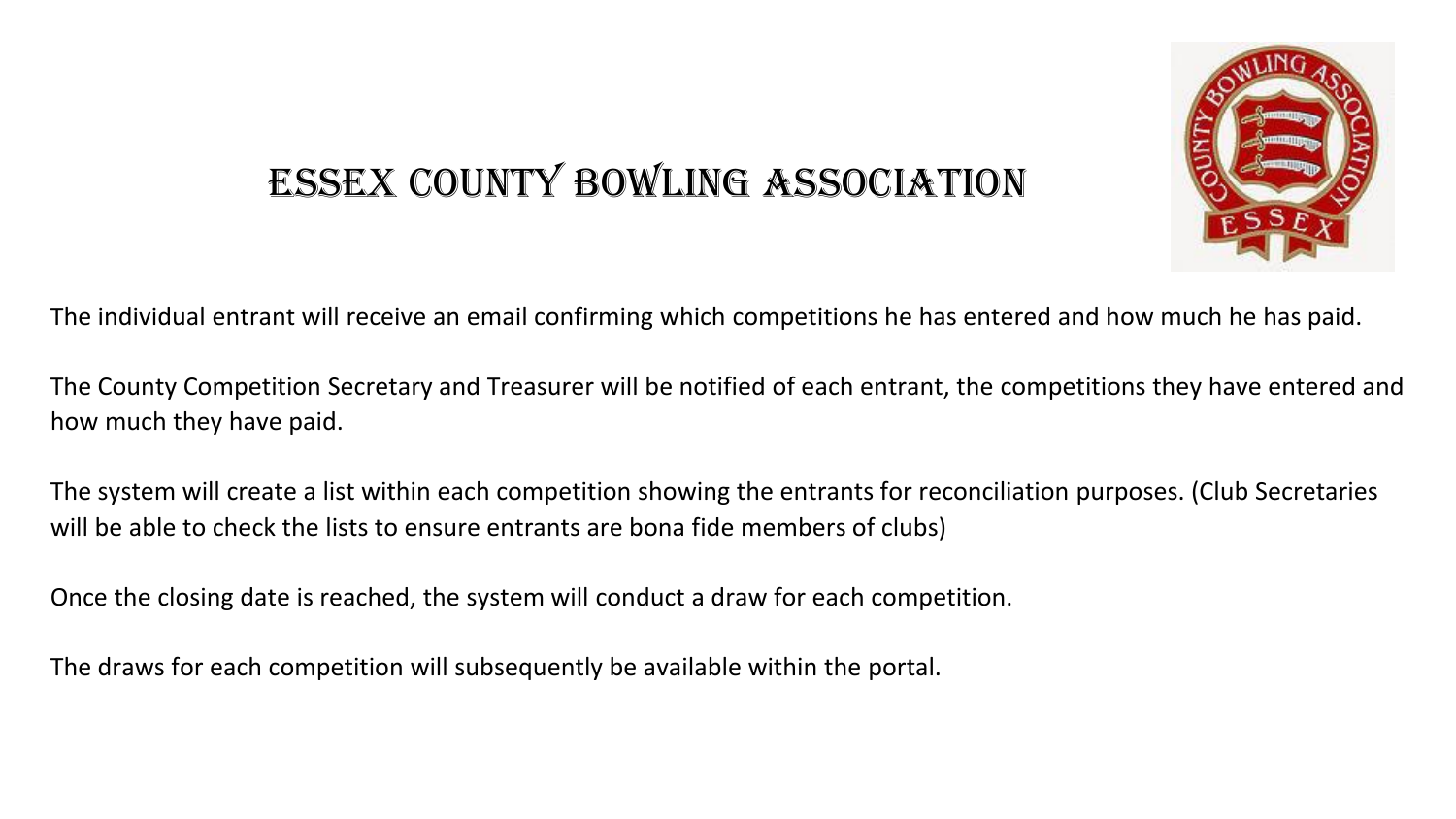

As already mentioned the draw for each competition will be displayed within the portal.

After matches are completed, entrants will submit the result into the portal using their personal login details

The system will automatically update the draw each time a result is submitted, allowing everyone to see the result immediately.

The submission of a result will generate an email to the players in the next round of games notifying each player of their next opponent with their contact details (both challenger and opponent will receive this information)

Contact details are secure, behind the personal login password of each individual.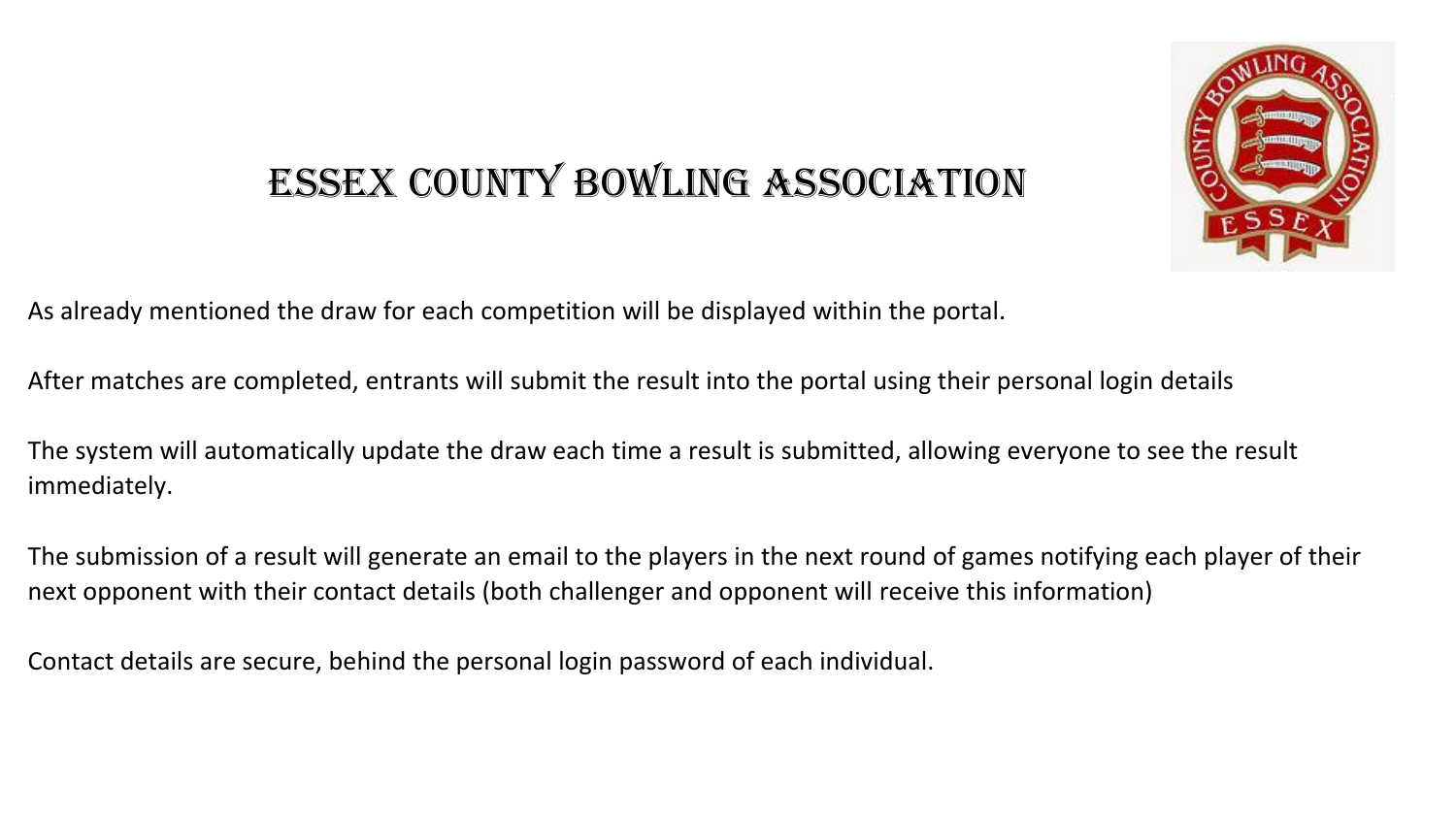

Club entries for the Double Fours and County Shield can be made via the portal.

Club representatives will be able to register as a club to submit entries, they will be allocated a separate log in.

There is capacity within the system to add further competitions as and when they are required. This opens the system up to the possibility of incorporating the Essex Ladies County Competitions, ECIBA and ECWIBA, should they wish to use the system.

Group Competitions could be added if Groups wanted to use the system.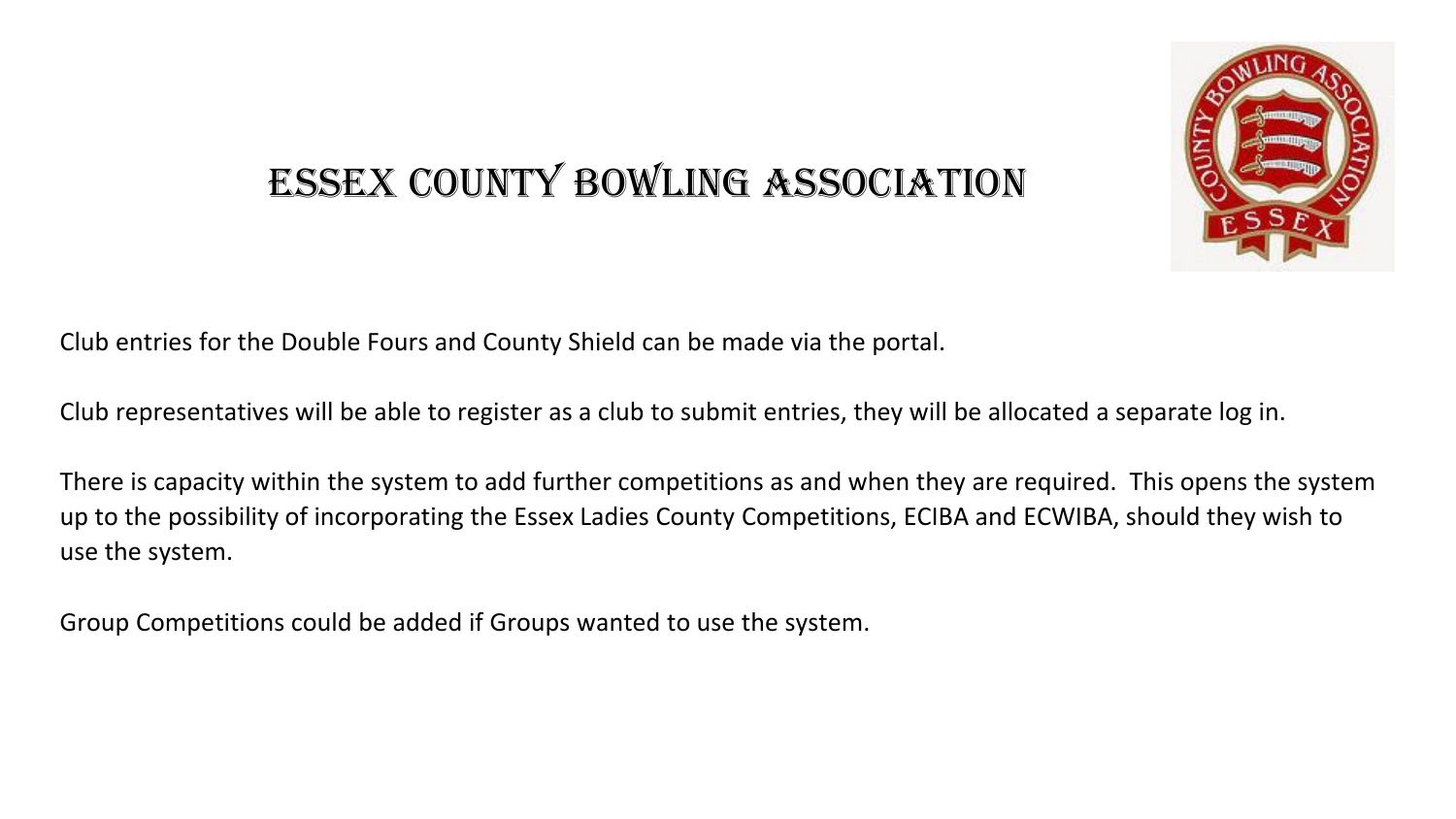

#### **Conclusion**

Hundreds of administrative hours will be saved across, Club Secretaries and County Officers.

Individuals will have control of their own entries.

Human error will be reduced to a minimum.

Costs will be saved in terms of printing the Handbook and elsewhere in the administration of the Competitions.

Opportunities are available should others wish to use the system.